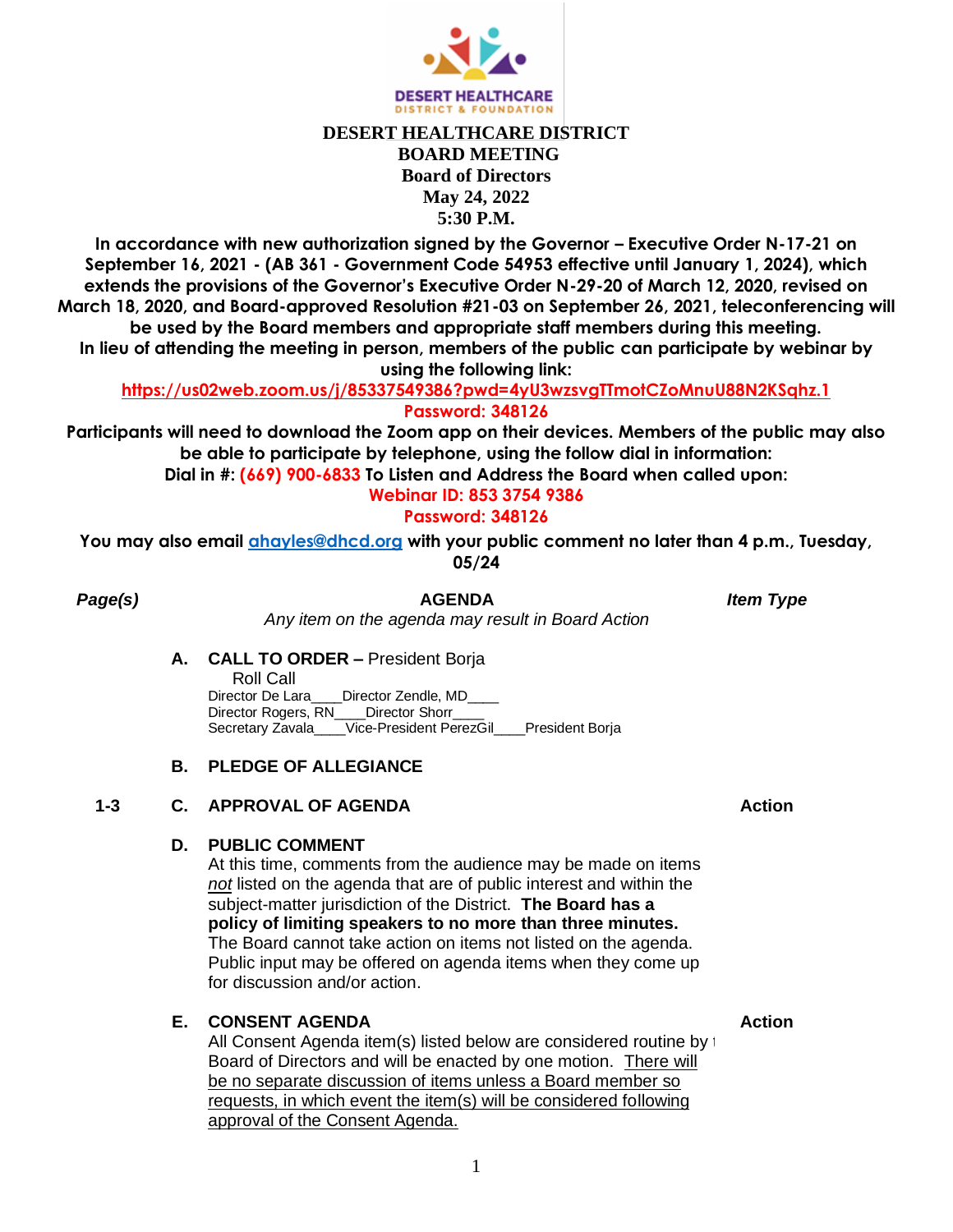

| $4 - 13$   |    | 1. BOARD MINUTES<br>a. Board of Directors Meeting - April 26, 2022                                                   |                            |
|------------|----|----------------------------------------------------------------------------------------------------------------------|----------------------------|
|            |    | 2. FINANCIALS                                                                                                        |                            |
| 14-36      |    | a. Approval of the April 2022 Financial Statements - F&A                                                             |                            |
| 37-58      |    | Approved May 10, 2022<br>b. FY2022-2023 Annual Budget                                                                |                            |
|            |    | 3. LAS PALMAS MEDICAL PLAZA                                                                                          |                            |
| 59-60      |    | a. Las Palmas Medical Plaza - Early Lease Termination -                                                              |                            |
|            |    | Suite 1W 104 - Dr. Bencheqroun                                                                                       |                            |
|            |    | 4. AGREEMENTS                                                                                                        |                            |
| 61-70      |    | a. Consulting Services Agreement for NPO Centric -<br><b>Education and Training for Results Based Accountability</b> |                            |
|            |    | (RBA) and Clear Impact Platforms - NTE \$48,000                                                                      |                            |
| 71-77      |    | b. VMG Engagement Letter - Desert Regional Medical                                                                   |                            |
|            |    | Center Appraisal Report - NTE \$137,000 plus expenses                                                                |                            |
| 78-82      |    | c. Simpson Gumpertz & Heger (SGH) Proposal for                                                                       |                            |
|            |    | <b>Consulting Services Seismic Compliance Evaluation</b>                                                             |                            |
|            |    | Phase 1 – NTE \$26,800 plus expenses<br>5. GRANTS                                                                    |                            |
| 83-108     |    | a. Grant #1314 Voices for Children: Court Appointed                                                                  |                            |
|            |    | Special Advocate (CASA) Program - \$60,000. Goals 2                                                                  |                            |
|            |    | and 3 – Access to primary and specialty care and                                                                     |                            |
|            |    | Access to behavioral care. Strategies 2.7 and 3.7                                                                    |                            |
|            |    | Utilize and equity lens to expand services and                                                                       |                            |
|            |    | resources to underserved communities and                                                                             |                            |
|            |    | collaborate/partner with community providers to                                                                      |                            |
|            |    | enhance access to culturally sensitive<br>behavioral/mental health services.                                         |                            |
|            |    | 6. RESOLUTIONS                                                                                                       |                            |
|            |    | a. Subsequent Emergency Resolution #22-10 Re-Ratifying                                                               |                            |
| 109-111    |    | the State of Emergency and Re-Authorizing Remote                                                                     |                            |
|            |    | <b>Teleconference Meetings</b>                                                                                       |                            |
|            | F. | <b>DESERT HEALTHCARE DISTRICT CEO REPORT</b>                                                                         |                            |
|            |    | Conrado E. Bárzaga, MD, Chief Executive Officer                                                                      |                            |
| 112-114    |    | 1. COVID-19 Coachella Valley Update                                                                                  | Information                |
| 115-117    |    | 2. Seismic Legislative Affairs                                                                                       | Information                |
| 118-120    |    | CEO Community Engagements and District Media<br>3.                                                                   | Information                |
|            |    | Visibility                                                                                                           |                            |
| 121<br>122 |    | 4. Board Policies and Resolution Update<br>5. In-Person Board Meetings                                               | Information<br>Information |
|            |    |                                                                                                                      |                            |
|            | G. | DESERT REGIONAL MEDICAL CENTER CEO REPORT<br>- Michele Finney, CEO                                                   | Information                |
|            | Η. | DESERT REGIONAL MEDICAL CENTER GOVERNING<br><b>BOARD MEETING</b> – Les Zendle, MD and Carole Rogers, RN              | Information                |